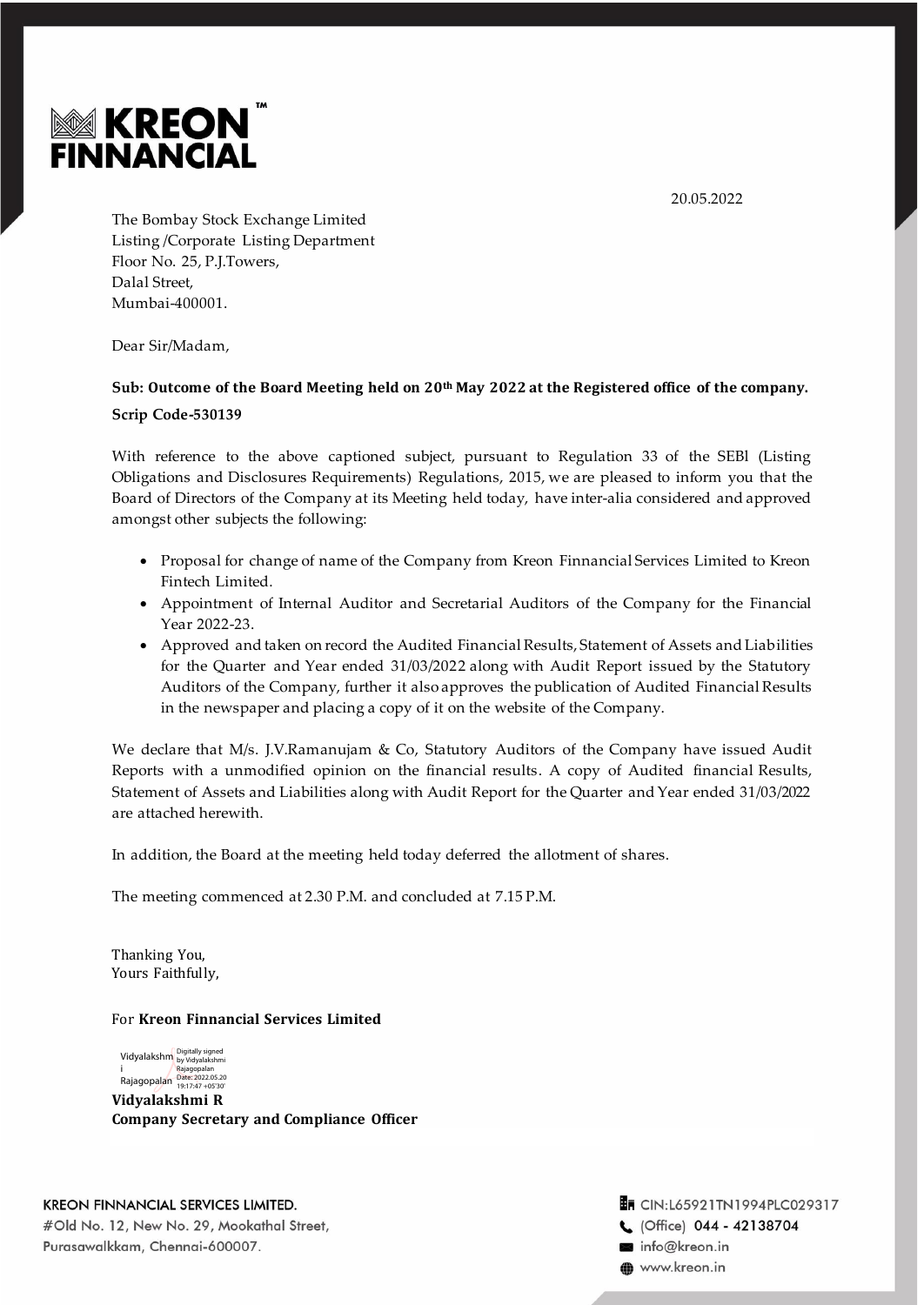

# **Independent Auditor's Report on Standalone Financial Statements**

# **To Board of Directors of Kreon Finnancial Services Limited**

# **Opinion**

We have audited the accompanying standalone quarterly financial results of Kreon Finnancial Services Limited for the quarter ended March 31, 2022 and the year to date results for the period April 1, 2021 to March 31, 2022, attached herewith, being submitted by the company pursuant to the requirement of Regulation 33 of the SEBI (Listing Obligations and Disclosure Requirements) Regulations, 2015, as amended.

In our opinion and to the best of our information and according to the explanations given to us, these standalone financial results:

- (i) are presented in accordance with the requirements of Regulation 33 of the SEBI (Listing Obligations and Disclosure Requirements) Regulations, 2015 in this regard; and
- (ii) give a true and fair view in conformity with the recognition and measurement principles laid down in the applicable accounting standards and other accounting principles generally accepted in India of the net profit and other comprehensive income and other financial information for the quarter ended March 31, 2022 as well as the year to date results for the period from April 1, 2021 to March 31, 2022.

## **Basis for Opinion**

We conducted our audit in accordance with the Standards on Auditing (SAs) specified under section 143(10) of the Companies Act, 2013 (the Act). Our responsibilities under those Standards are further described in the Auditor's Responsibilities for the Audit of the Standalone Financial Results section of our report. We are independent of the Company in accordance with the Code of Ethics issued by the Institute of Chartered Accountants of India together with the ethical requirements that are relevant to our audit of the financial results under the provisions of the Companies Act, 2013 and the Rules thereunder, and we have fulfilled our other ethical responsibilities in accordance with these requirements and the Code of Ethics. We believe that the audit evidence we have obtained is sufficient and appropriate to provide a basis for our opinion.

## **Management's Responsibilities for the Standalone Financial Results**

These quarterly financial results as well as the year to date standalone financial results have been prepared on the basis of the interim financial statements. The Company's Board of Directors are responsible for the preparation of these financial results that give a true and fair view of the net profit/loss and other comprehensive income and other financial information in accordance with the recognition and measurement principles laid down in Indian Accounting Standard 34, 'Interim Financial Reporting' prescribed under Section 133 of the Act read with relevant rules issued thereunder and other accounting principles generally accepted in India and in compliance with Regulation 33 of the Listing Regulations. This responsibility also includes maintenance of adequate accounting records in accordance with the provisions of the Act for safeguarding of the assets of the Company and for preventing and detecting frauds and other irregularities; selection and application of appropriate accounting policies; making judgments and estimates that are reasonable and prudent; and design, implementation and maintenance of adequate internal financial controls that were operating effectively for ensuring the accuracy and completeness of the accounting records, relevant to the preparation and presentation of the standalone financial results that give a true and fair view and are free from material misstatement, whether due to fraud or error.

In preparing the Standalone Financial Results, the Board of Directors are responsible for assessing the Company's ability, to continue as a going concern, disclosing, as applicable, matters related to going concern and using the going concern basis of accounting unless the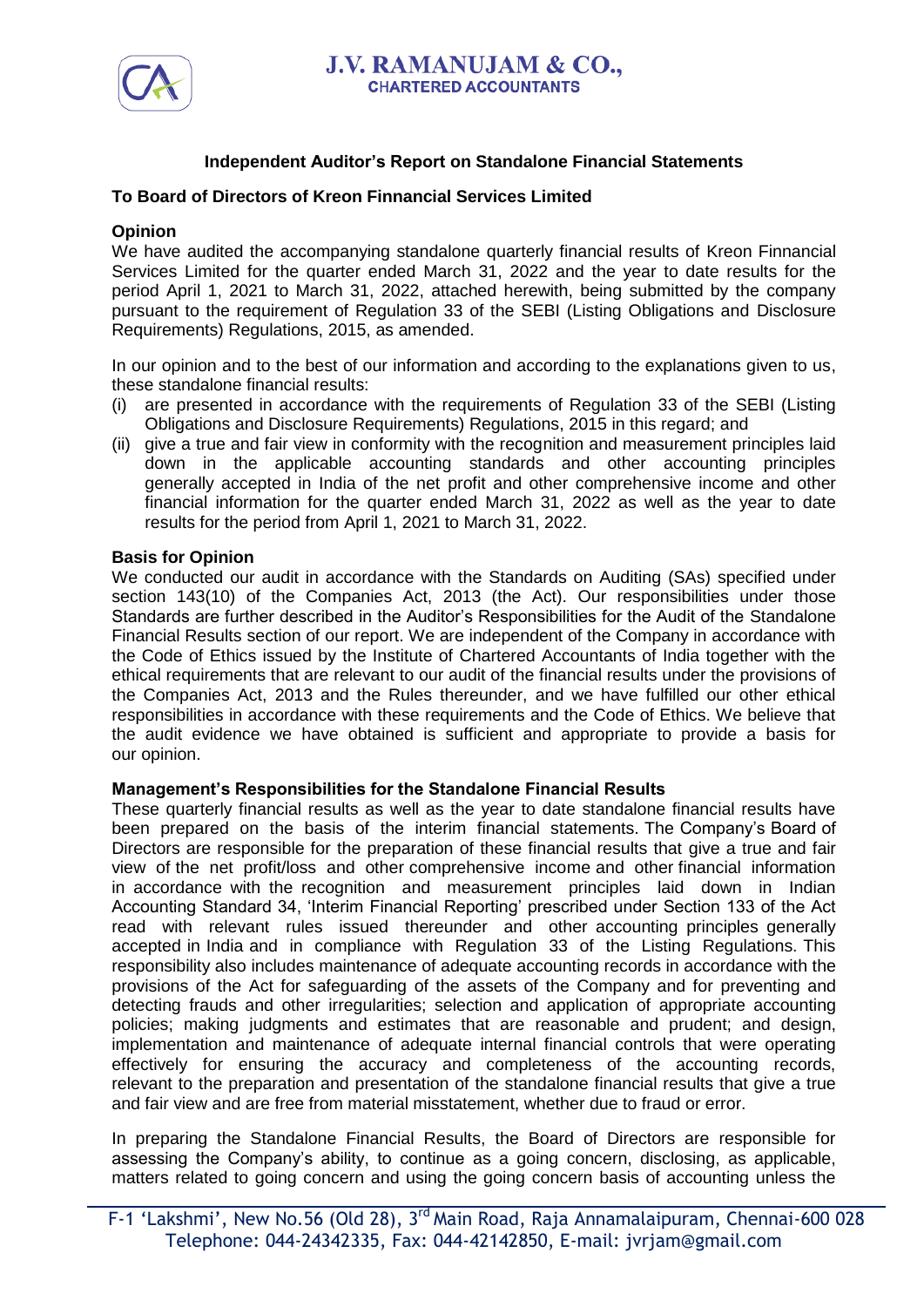

Board of Directors either intends to liquidate the Company or to cease operations, or has no realistic alternative but to do so.

The Board of Directors are also responsible for overseeing the financial reporting process of the Company.

# **Auditor's Responsibilities for the Audit of the Standalone Financial Results**

Our objectives are to obtain reasonable assurance about whether the Standalone Financial Results as a whole is free from material misstatement, whether due to fraud or error, and to issue an auditor's report that includes our opinion. Reasonable assurance is a high level of assurance, but is not a guarantee that an audit conducted in accordance with SAs will always detect a material misstatement when it exists. Misstatements can arise from fraud or error and are considered material if, individually or in the aggregate, they could reasonably be expected to influence the economic decisions of users taken on the basis of this Standalone Financial Results.

As part of an audit in accordance with SAs, we exercise professional judgment and maintain professional scepticism throughout the audit. We also:

• Identify and assess the risks of material misstatement of the Standalone Financial Results, whether due to fraud or error, design and perform audit procedures responsive to those risks, and obtain audit evidence that is sufficient and appropriate to provide a basis for our opinion. The risk of not detecting a material misstatement resulting from fraud is higher than for one resulting from error, as fraud may involve collusion, forgery, intentional omissions, misrepresentations, or the override of internal control.

• Obtain an understanding of internal financial controls relevant to the audit in order to design audit procedures that are appropriate in the circumstances, but not for the purpose of expressing an opinion on the effectiveness of such controls.

• Evaluate the appropriateness of accounting policies used and the reasonableness of accounting estimates made by the Board of Directors.

• Evaluate the appropriateness and reasonableness of disclosures made by the Board of Directors in terms of the requirements specified under Regulation 33 of the Listing Regulations.

• Conclude on the appropriateness of the Board of Directors' use of the going concern basis of accounting and, based on the audit evidence obtained, whether a material uncertainty exists related to events or conditions that may cast significant doubt on the ability of the Company to continue as a going concern. If we conclude that a material uncertainty exists, we are required to draw attention in our auditor's report to the related disclosures in the Statement or, if such disclosures are inadequate, to modify our opinion. Our conclusions are based on the audit evidence obtained up to the date of our auditor's report. However, future events or conditions may cause the Company to cease to continue as a going concern.

• Evaluate the overall presentation, structure and content of the Standalone Financial Results, including the disclosures, and whether the Standalone Financial Results represent the underlying transactions and events in a manner that achieves fair presentation.

• Obtain sufficient appropriate audit evidence regarding the Standalone Financial Results of the Company to express an opinion on the Standalone Financial Results.

Materiality is the magnitude of misstatements in the Standalone Financial Results that, individually or in aggregate, makes it probable that the economic decisions of a reasonably knowledgeable user of the Standalone Financial Results may be influenced. We consider quantitative materiality and qualitative factors in (i) planning the scope of our audit work and in evaluating the results of our work; and (ii) to evaluate the effect of any identified misstatements in the Standalone Financial Results.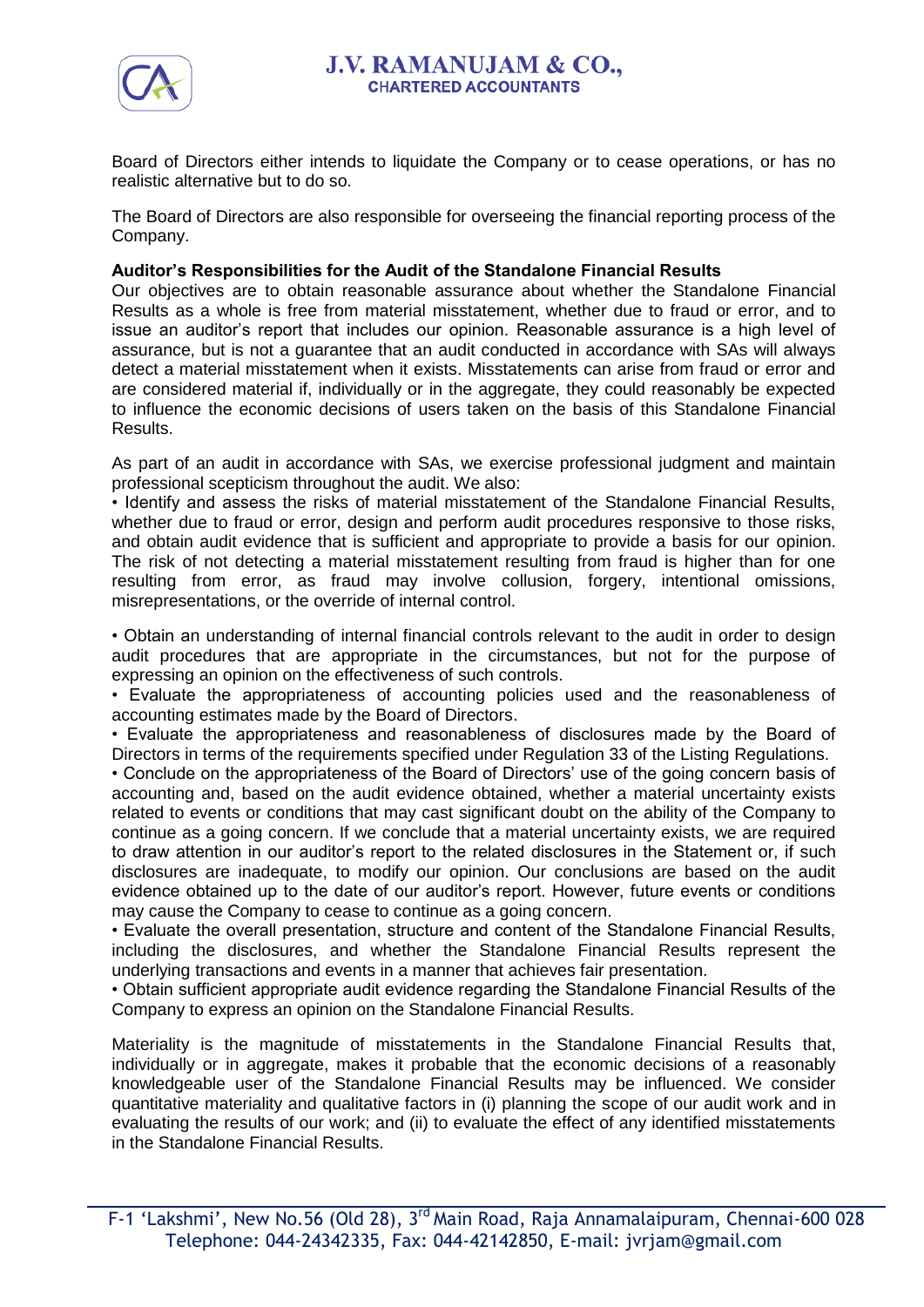

# **J.V. RAMANUJAM & CO., CHARTERED ACCOUNTANTS**

We communicate with those charged with governance regarding, among other matters, the planned scope and timing of the audit and significant audit findings, including any significant deficiencies in internal control that we identify during our audit.

We also provide those charged with governance with a statement that we have complied with relevant ethical requirements regarding independence, and to communicate with them all relationships and other matters that may reasonably be thought to bear on our independence, and where applicable, related safeguards.

> DAMANUJAA **EHEN ACCY**

*for* **J.V. Ramanujam & Co**. *Chartered Accountants* FRN No.02947S

SRINARAYANA

JAKHOTIA

Digitally signed by SRINARAYANA JAKHOTIA Date: 2022.05.20 10:51:52  $+05'30'$ 

**Sri Narayana Jakhotia** *Partner* M.No.233192 UDIN: 22233192AJHMJD7179

Place: Chennai Date: May 20, 2022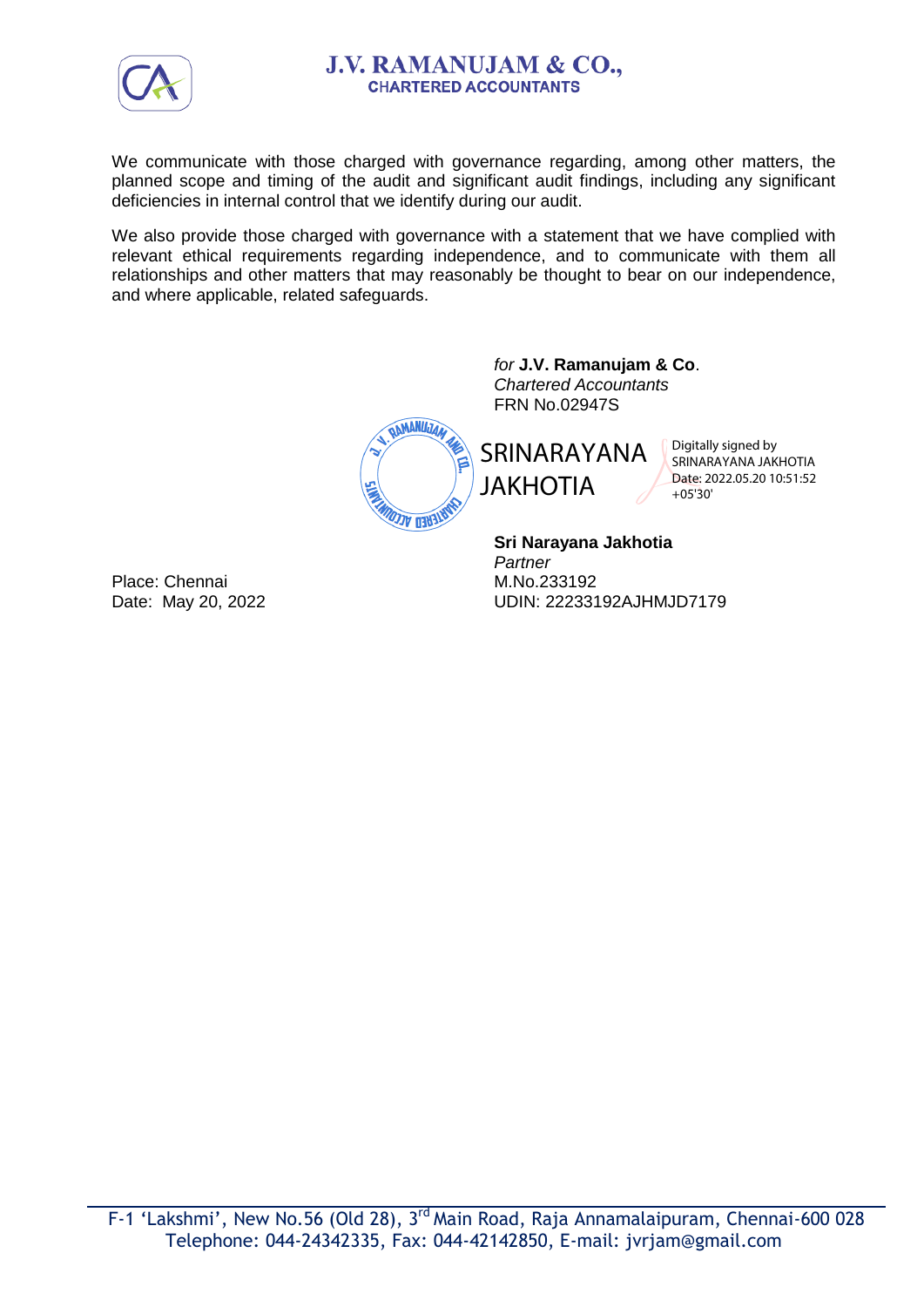### **M/s. KREON FINNANCIAL SERVICES LTD**

#29, Mookathal Street, Purasawalkkam, Chennai - 600 007

CIN: L65921TN1994PLC029317

*Email Id: [info@kreon.in](mailto:info@kreon.in) , Website: [www.kreon.in](http://www.kreon.in)*

**Audited Financial Results for the Quarter / Year Ended 31st March 2022**

|       | Amount (Rs.in Lacs)                                                                               |                                    |                                    |                                    |                          |                                 |  |
|-------|---------------------------------------------------------------------------------------------------|------------------------------------|------------------------------------|------------------------------------|--------------------------|---------------------------------|--|
| S.No  | <b>Particulars</b>                                                                                | <b>Ouarter</b> ended<br>31.03.2022 | <b>Ouarter</b> ended<br>31.12.2021 | <b>Ouarter</b> ended<br>31.03.2021 | Year ended<br>31.03.2022 | <b>Year ended</b><br>31.03.2021 |  |
|       |                                                                                                   | <b>Audited</b>                     | <b>Unaudited</b>                   | <b>Audited</b>                     | <b>Audited</b>           | <b>Audited</b>                  |  |
|       | <b>Revenue from operations</b>                                                                    |                                    |                                    |                                    |                          |                                 |  |
| (i)   | <b>Interest Income</b>                                                                            | 59.71                              | 19.36                              | 47.24                              | 146.18                   | 111.92                          |  |
| (ii)  | Fees and Commission Income                                                                        | 72.68                              | 61.19                              | 18.36                              | 202.25                   | 59.41                           |  |
| (iii) | Dividend Income                                                                                   | 0.02                               | 0.03                               | 0.03                               | 0.06                     | 0.05                            |  |
| (iv)  | FD Interest                                                                                       | 0.07                               | 0.158                              | (0.20)                             | 0.287                    | 0.152                           |  |
| (v)   | Penalty income                                                                                    | 13.61                              | 9.31                               | ÷,                                 | 33.548                   |                                 |  |
| (1)   | <b>Total Revenue from operations</b>                                                              | 146.08                             | 90.05                              | 65.43                              | 382.33                   | 171.53                          |  |
|       |                                                                                                   |                                    |                                    |                                    |                          |                                 |  |
| (II)  | Other Income                                                                                      | 9.75                               | 28.53                              | (0.01)                             | 46.57                    | 0.13                            |  |
| (III) | Total Income (I+II)                                                                               | 155.83                             | 118.58                             | 65.42                              | 428.90                   | 171.66                          |  |
|       |                                                                                                   |                                    |                                    |                                    |                          |                                 |  |
|       | <b>Expenses</b>                                                                                   |                                    |                                    |                                    |                          |                                 |  |
| (i)   | <b>Finance Costs</b>                                                                              | 7.66                               | 7.02                               | (37.99)                            | 31.24                    | 33.04                           |  |
| (ii)  | <b>Employee Benefits Expenses</b>                                                                 | 14.97                              | 13.77                              | 12.64                              | 55.30                    | 124.23                          |  |
| (iii) | Depreciation, amortization and impairment                                                         | 1.46                               | 1.21                               | 1.82                               | 4.69                     | 7.37                            |  |
| (iv)  | Others expenses                                                                                   | 35.94                              | 41.15                              | 2.42                               | 127.66                   | 61.12                           |  |
| (v)   | Bad Debts written off                                                                             | 5.86                               | ÷,                                 |                                    |                          |                                 |  |
| (IV)  | Total Expenses (IV)                                                                               | 65.89                              | 63.15                              | (21.11)                            | 218.89                   | 225.76                          |  |
|       |                                                                                                   |                                    |                                    |                                    |                          |                                 |  |
| (V)   | Profit / (loss) before exceptional items and tax (III-IV)                                         | 89.94                              | 55.43                              | 86.53                              | 210.01                   | (54.10)                         |  |
| (VI)  | <b>Exceptional</b> items                                                                          |                                    |                                    |                                    |                          |                                 |  |
| (VII) | Profit/(loss) before tax (V -VI)                                                                  | 89.94                              | 55.43                              | 86.53                              | 210.01                   | (54.10)                         |  |
|       | (VIII) Tax Expense:                                                                               | ÷,                                 | J.                                 | J.                                 | L.                       | (5.33)                          |  |
|       | (1) Current Tax                                                                                   |                                    |                                    |                                    |                          |                                 |  |
|       | (2) Prior Period Tax                                                                              |                                    | J.                                 |                                    |                          |                                 |  |
|       | (3) Deferred Tax                                                                                  | (0.19)                             | 0.06                               | (0.44)                             | (0.02)                   | (0.56)                          |  |
| (IX)  | Profit / (loss)<br>for the period from continuing operations (VII-VIII)                           | 90.12                              | 55.38                              | 86.97                              | 210.03                   | (48.21)                         |  |
| (X)   | Profit/(loss) from discontinued operations                                                        | $\mathcal{L}$                      | $\mathcal{L}_{\mathcal{A}}$        | $\mathcal{L}_{\mathcal{A}}$        | $\sim$                   | $\sim$                          |  |
| (XI)  | Tax Expense of discontinued operations                                                            | ÷,                                 | $\overline{\phantom{a}}$           | $\overline{\phantom{a}}$           | ÷.                       | $\overline{\phantom{a}}$        |  |
| (XII) | Profit/(loss) from discontinued operations(After tax) (X-XI)                                      | $\overline{\phantom{a}}$           | $\overline{\phantom{a}}$           | $\overline{\phantom{a}}$           | ×.                       | $\overline{\phantom{a}}$        |  |
|       | $(XIII)$ Profit/(loss) for the period $(X+XII)$                                                   | 90.12                              | 55.38                              | 86.97                              | 210.03                   | (48.21)                         |  |
| (XIV) | <b>Other Comprehensive Income</b>                                                                 |                                    |                                    |                                    |                          |                                 |  |
|       | (A) (i) Items that will not be reclassified to profit or loss: Remeasurement                      | 1.98                               |                                    | 0.79                               | 1.98                     | 0.79                            |  |
|       | of the net defined benefit liability / asset, net                                                 |                                    |                                    |                                    |                          |                                 |  |
|       | (ii) Income tax relating to items that will not be reclassified to profit or<br>loss              | (0.50)                             | L                                  | (0.21)                             | (0.50)                   | (0.21)                          |  |
|       | Subtotal (A)                                                                                      | 1.48                               | ÷                                  | 0.58                               | 1.48                     | 0.58                            |  |
|       | (B) (i) Items that will be reclassified to profit or loss: Gain/ (Loss) on<br>valuation of shares | (180.59)                           | 416.24                             | 40.84                              | 324.87                   | 66.85                           |  |
|       | (ii) Income tax relating to items that will be                                                    | 75.75                              | (86.58)                            | (7.14)                             | (29.38)                  | (13.90)                         |  |
|       | reclassified to profit or loss                                                                    |                                    |                                    |                                    |                          |                                 |  |
|       | Subtotal (B)                                                                                      | (104.83)                           | 329.66                             | 33.70                              | 295.49                   | 52.95                           |  |
|       | Other Comprehensive Income $(A + B)$                                                              | (103.35)                           | 329.66                             | 34.28                              | 296.97                   | 53.53                           |  |
| (XV)  | Total Comprehensive Income for the period (XIII+XIV)                                              | (13.23)                            | 385.04                             | 121.25                             | 507.00                   | 5.32                            |  |
| (XVI) | (Comprising Profit (Loss) and other Comprehensive Income for the<br>Paid up Equity Share Capital  | 105.86                             | 104.36                             | 100.61                             | 105.86                   | 100.61                          |  |
|       | (XVII) Reserves excluding Revaluation Reserves                                                    | (253.77)                           | (640.61)                           | (813.27)                           | (253.77)                 | (813.27)                        |  |
|       | (XVII) Earnings per equity share (for continuing operations)                                      |                                    |                                    |                                    |                          |                                 |  |
|       | Basic (Rs.)                                                                                       | 0.86                               | 0.53                               | 0.86                               | 2.04                     | (0.48)                          |  |
|       | Diluted (Rs.)                                                                                     | 0.72                               | 0.52                               | 0.86                               | 1.93                     | (0.48)                          |  |
|       |                                                                                                   |                                    |                                    |                                    |                          |                                 |  |

#### **Notes to Audited Results**

1. The Audited results were reviewed by the Audit Committee and were approved by the board of Directors of the company at its meeting held on 20th May 2022

2. The Company has adopted Segment reporting and furnished data for each of the reportable primary segments as identified in accordance with Ind AS-108.

3.Out of 6,20,000 CCPS issued earlier to Jinpaad Devloepers Private Limited on acccount of convertion of loan into shares, 3,00,000 CCPS now converted to 1,50,000 equity shares [@Rs.](mailto:@Rs.) 20/-( face value of Rs.10/- and premium of Rs.10/- each ) added during the quarter ended 31.03.2022

4.The company has issued warrants at value of Rs.1995 Lacs. Total of 95,00,000 warrants issued @21/- per warrant

5. The company has carried out impairment of investments and necessary adjustments have been made in the financial results.

6. Few loan creditors and loan debtors have readjusted the interest provisioning as per agreed terms.

7. The company is investing in developing its new app being developed to cater loans to wider segment in the market.

8. Other income includes recovery of bad debts of Rs.9.74 lakhs.

9. Other expenses(Q4) include Marketing expenditure of Rs.17.26 lakhs, Collection Charges of Rs.2.99 Lakhs, Verification Charges of Rs.2.17 Lakhs, Software Customer Care of Rs.1.49 Lakhs & Tech Expenses of Rs.1.57 Lakhs etc.,

10. The company has not declared any interim dividend.

11.The figure have been re-grouped / re-classified / re- arranged where ever necessary to present better comparison.

Date: 20.05.2022 Place: Chennai

**For Kreon Finnancial Services Ltd**

Jaijash Tatia Digitally signed by Jaijash Tatia Date: 2022.05.20

**Jaijash Tatia** 19:15:45 +05'30'

**Whole Time Director DIN 08085029**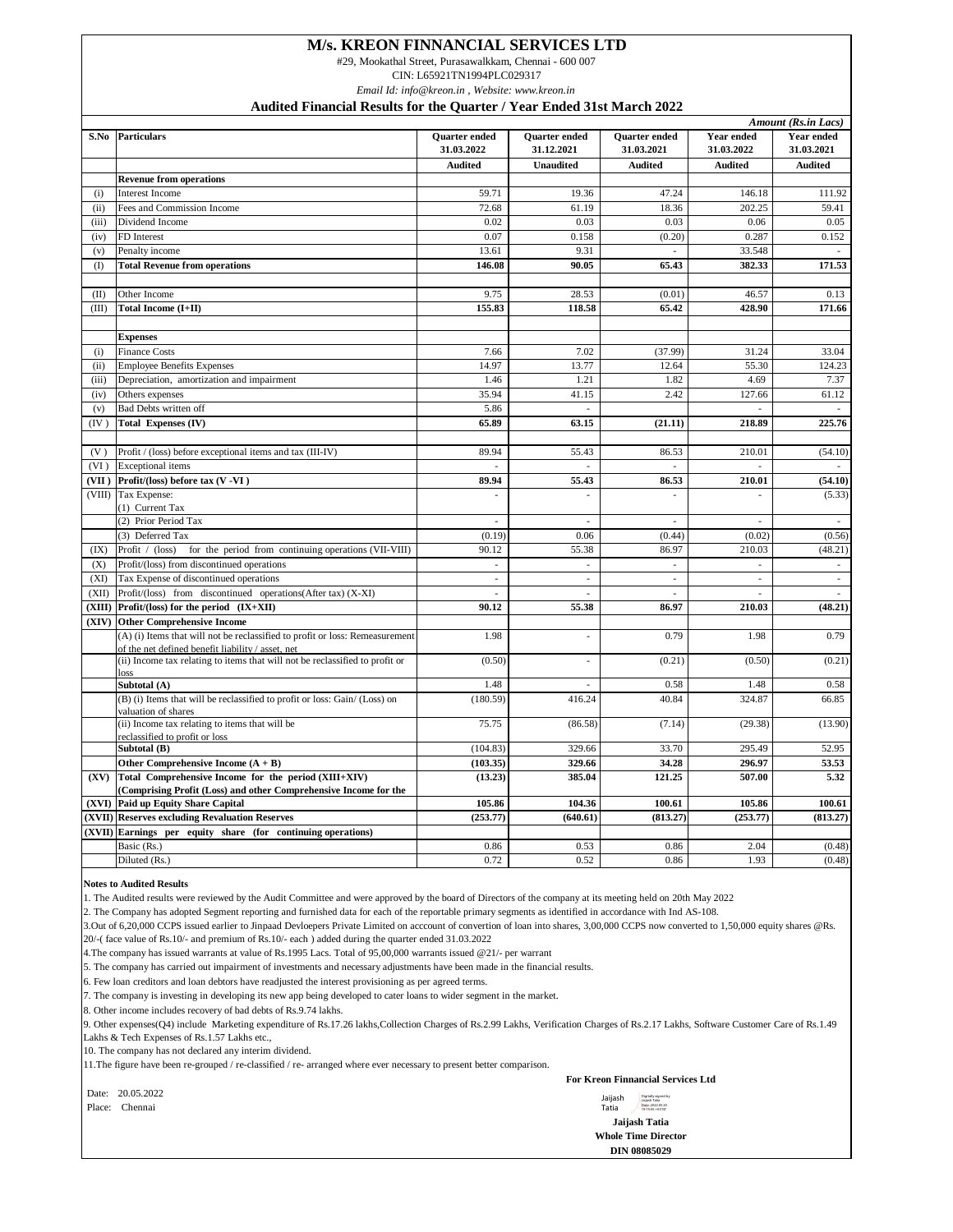#29, Mookathal Street, Purasawalkkam, Chennai - 600 007

CIN: L65921TN1994PLC029317

*Email Id: [info@kreon.in](mailto:info@kreon.in) , Website: [www.kreon.in](http://www.kreon.in)*

### **Statement of Assets & Liabilites**

|      |                                                           | Amount (Rs. in Lakhs) |                  |  |  |
|------|-----------------------------------------------------------|-----------------------|------------------|--|--|
|      |                                                           | As at 31st March      | As at 31st March |  |  |
| S.no | <b>Particulars</b>                                        | 2022                  | 2021             |  |  |
|      |                                                           | <b>Audited</b>        | <b>Audited</b>   |  |  |
|      | <b>ASSETS</b>                                             |                       |                  |  |  |
| (1)  | <b>Financial Assets</b>                                   |                       |                  |  |  |
| (a)  | Cash and cash equivalents                                 | 138.86                | 128.36           |  |  |
|      | Bank balances other than Cash and Cash Equivalents        | 5.18                  | 5.06             |  |  |
| (b)  | Receivables                                               |                       |                  |  |  |
| (c)  | Loans                                                     | 1,303.46              | 674.31           |  |  |
| (d)  | Investments                                               | 432.34                | 107.47           |  |  |
| (e)  | Other Financial assets                                    | 4.69                  | 13.95            |  |  |
| (f)  | Non-Current Asset held for sale                           | 4.60                  | 4.60             |  |  |
| (2)  | <b>Non-financial Assets</b>                               |                       |                  |  |  |
| (g)  | Current Tax Assets (Net)                                  | 14.36                 | 14.42            |  |  |
| (h)  | <b>Deferred Taxes</b>                                     |                       |                  |  |  |
| (i)  | Property, Plant and Equipment                             | 11.51                 | 11.56            |  |  |
| (i)  | Intangible assets under development                       | 150.32                | 33.00            |  |  |
| (k)  | Other non-financial assets                                |                       |                  |  |  |
|      | <b>Total Assets</b>                                       | 2,065.32              | 992.73           |  |  |
|      | <b>LIABILITIES AND EQUITY</b>                             |                       |                  |  |  |
|      | <b>LIABILITIES</b>                                        |                       |                  |  |  |
| (1)  | <b>Financial Liabilities</b>                              |                       |                  |  |  |
| (a)  | Other Payables                                            |                       |                  |  |  |
|      | (i) total outstanding dues of micro enterprises and smal  |                       |                  |  |  |
|      | (ii) total outstanding dues of creditors other than micro | 6.72                  | 20.59            |  |  |
| (b)  | Borrowings (Other than Debt Securities)                   | 657.19                | 751.40           |  |  |
| (c)  | Other financial liabilities                               | 17.23                 | 13.30            |  |  |
| (2)  | <b>Non-Financial Liabilities</b>                          |                       |                  |  |  |
| (a)  | Deferred Tax Liability                                    | 38.02                 | 8.15             |  |  |
| (b)  | Other Non-financial liabilities                           | 10.57                 | 6.45             |  |  |
| (3)  | <b>Shareholder's Funds</b>                                |                       |                  |  |  |
| (a)  | Share capital                                             | 1,090.60              | 1,006.10         |  |  |
| (b)  | Other Equity (Refer statement on Changes to Equity)       | (253.77)              | (813.26)         |  |  |
| (c)  | Money rceived against warrants                            | 498.75                |                  |  |  |
|      | <b>Total Liabilities and Equity</b>                       | 2,065.32              | 992.73           |  |  |
|      |                                                           |                       |                  |  |  |

#### **For Kreon Finnancial Services Ltd**

Jaijash Tatia Digitally signed by Jaijash Tatia Date: 2022.05.20 19:16:03 +05'30'

**Jaijash Tatia Whole Time Director**

Date: 20.05.2022 Place: Chennai

**DIN 08085029**